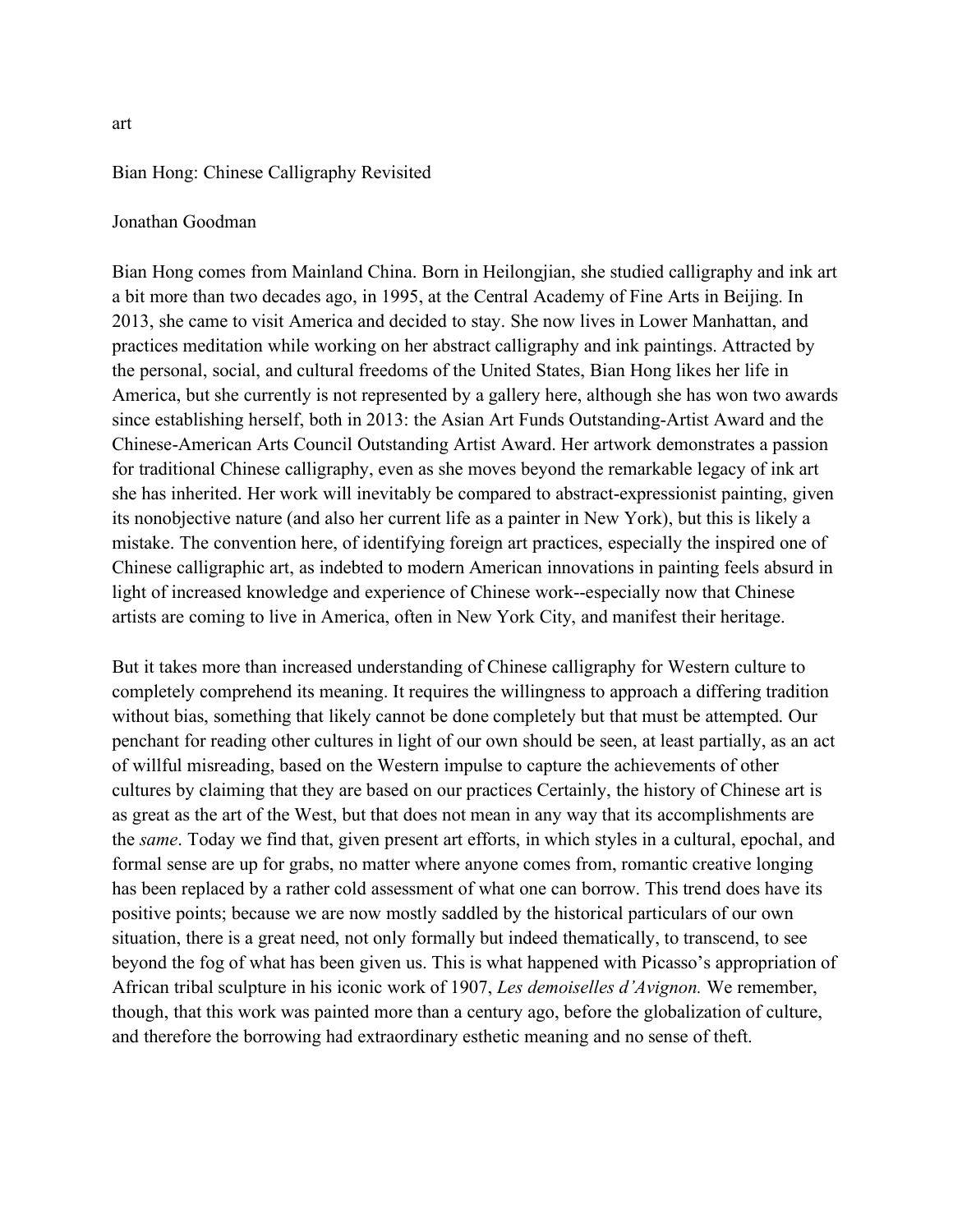Now, however, the cultural terms of influence have been so profoundly politicized, dominant cultures have had to rethink their stance in regard to cribbing from others, outside their own past. At the same time, the ease of travel and the availability of images on the Internet have created a world culture, in which any tradition can be taken up by anyone. But this has been true for a long time; when Gauguin began traveling to Tahiti in the early 1890s, ostensibly to rejuvenate his painting and experience a greater innocence (not to mention erotic contact with the women), cultural tourism had already begun. So we now have more than a hundred years of such travel, first begun by Western tourists, artistic or not, but which is now practiced by everyone everywhere. In art, then, this means that the habit of intellectual and esthetic journeying carries with it a precedent history that has begun to blunt the insights of what such travel originally achieved, giving them the weakness of a cliche. This is no one's fault; instead, it is the inevitable, slightly tragic consequence of insights being reiterated to the point of becoming trivial. As always, the question for artists is, What to do next? Historically, Chinese painters imitated earlier works in order to internalize the painter's insights--and then, move to something new. Now, though, it seems that we have come quite close to exhausting our resources--the Chinese as well as the West. Our legacies have faded to the point of vanishing.

More than a generation ago, the New York critic Arthur C. Danto pronounced that art, or at least its innovatory continuance, was dead. While he retreated from that position a bit later on, it is also true that since the period of Conceptualism and Minimalism, no new movement has asserted itself. Instead, since the 1970s, we have acknowledged that pluralism, or the activity of individual artists alone, has been the best way to describe contemporary fine art. Most recently, because of intellectual desperation and, likely, erotic pursuit, we have a situation where foreignness is being celebrated. But of course, the intensity of such celebration is now worn out with the repetitions of time. This is not only true of Western culture; it is true of the Chinese, who have gone in and out of periods of interest in other cultures. When they were interested, as happened in the Tang Dynasty--this can be seen in lively portraits of foreigners in their paintings--they produced a poetic and artistic culture that is unsurpassed. In recent times, however, obsessed as the Chinese have been with the abstract, ideological transformation of their communal spirit, as constructed by Mao, they lost contact with their extraordinary art tradition. In the 1980s, once a generation of relatively affluent and intellectually open artists occurred, remarkable art was produced, in large part because of their willing to experience, and then reinterpret, the advances of the Western avant-garde. But the inspiration didn't last very long, only about ten years, and saw its end, more or less, with the crushing of the democracy movement. Many of these artists were forced to leave the country, and many came to New York, where for a period of roughly fifteen years, from the early 1990s to the middle 2000s, they were idolized. The originality of their art, created in the Mainland in the midst of poverty and considerable hostility from authorities, was understood here and experienced as if it were entirely new (some of it was not--Xu Bing's great *Book from the Sky* had its first public viewing in Beijing in 1989).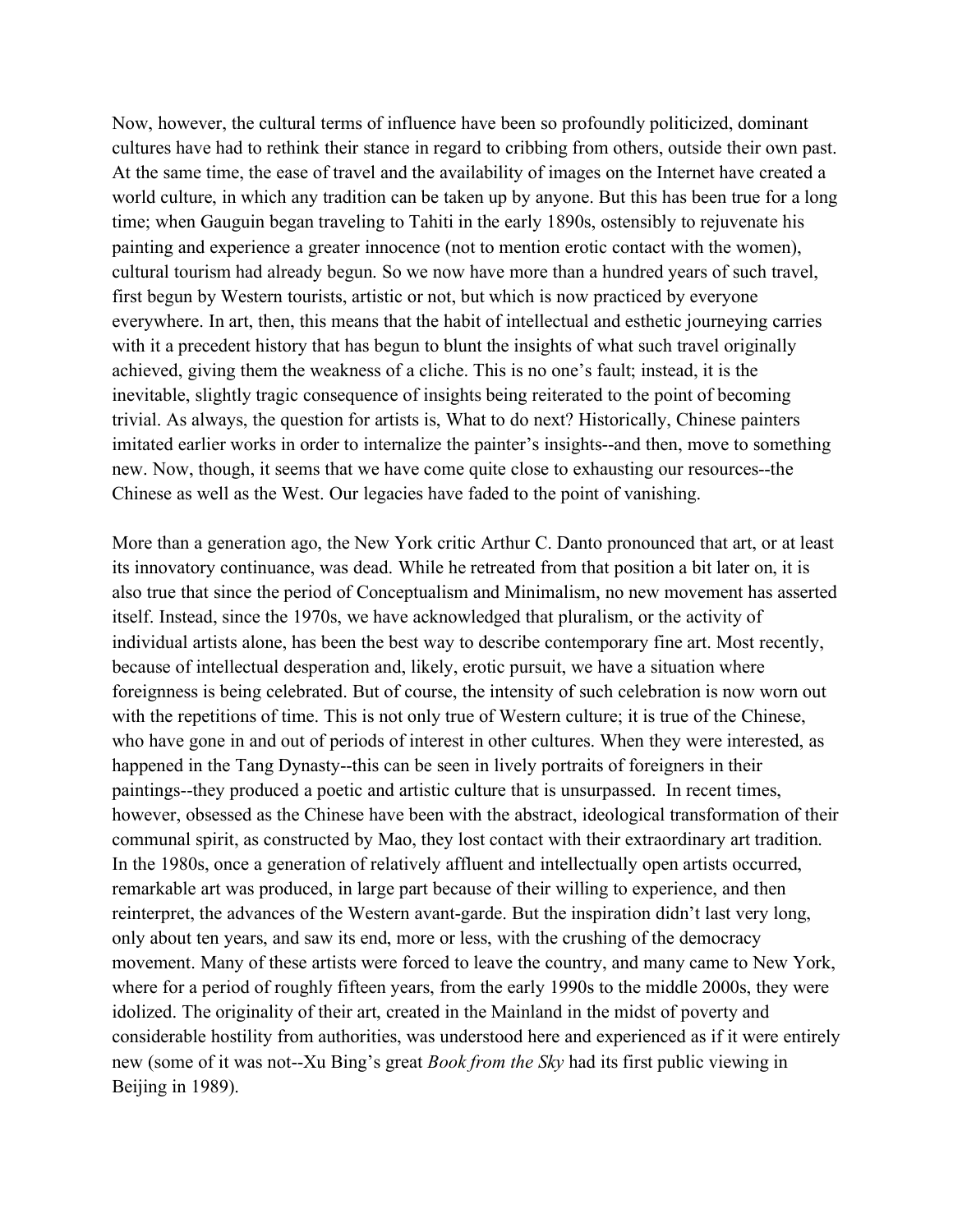Then, though, the time of mutual admiration fell, and New York became too expensive. Many of these artists returned to China, around the time of America's financial depression in 2007. Certain major exceptions, such as Cai Guo-Qiang and Wenda Gu, stayed here. This group, no matter where they now live, learned greatly and then internalized their experience of artistic advance; a couple of years ago, Xu Bing hosted a talk at the Central Academy of Fine Art with Yoko Ono, another exploratory Asian artist who has remained in New York. So, like everyone else, Asian artists have become active in a truly broad participation of avant-gardism, although this stance is starting to feel antiquated, as strange as that may seem. This is perhaps the inevitable result of its reiteration and, indeed, its institutionalization in the art world--all over the world. Now that Chinese artists have been regularly visiting and living in New York, they are also regularly being interpreted as internalizing the values of the Western practitioners here. But cultural travel and education in modern China is also historically established; Lin Yan, the paper sculptor who has lived in New York for many years, comes from a family of artists who came to the West to study--both her mother and her grandmother went to Paris to learn from the art academy (it is also true they went home to practice their craft!). These educational sojurns in the West by Chinese artists continue to take place; Bian Hong is one of the latest examples.

Bian Hong thus represents not something utterly new, but a decision that comes with some history. Despite the repetition over time, this choice carries considerable weight on an individual level. And incorporating cultural difference and geographical distance into artistic effort still results in clear thinking and a changed view, even if limited. Bian Hong remains outside the art world in New York, not only because her work still communicates close ties to Chinese ink tradition--even if the work seems deliberately abstract--but because her English is limited. As a result her direct involvement with New York's cultural life is constrained, although she does regularly visit gallery and museum shows. This unrecognized involvement with our contemporary art culture has resulted not so much in stylistic change in Bian Hong's paintings as it has in a deepening of her own prospect, which like every cultural impulse today, Western or Asian, needs to be made new by divergence, usually achieved by a move somewhere else. Because the artist has decided to stay in America, which means that she must reinterpret her own idiom in the face of art experiences and life choices that she couldn't make before, or were not available, she is becoming, inevitably, a part of the art world here. But it also remains true, even in 2017 in America, where everyone is parading their cultural openness, that her efforts may go unnoticed in New York. The situation is not the artist's fault, though. Her decision to stay in America examples her wish, and even need, to mature in an environment which she may well misunderstand, or in which she may be unrecognized. Even so, her inescapable misinterpretations start to seem consciously made; they have been the source of change in painting, generally speaking, since modernism took place. The notion of a nearly willfully ignorant reading of influence may have had its origins in relatively recent Western art, but times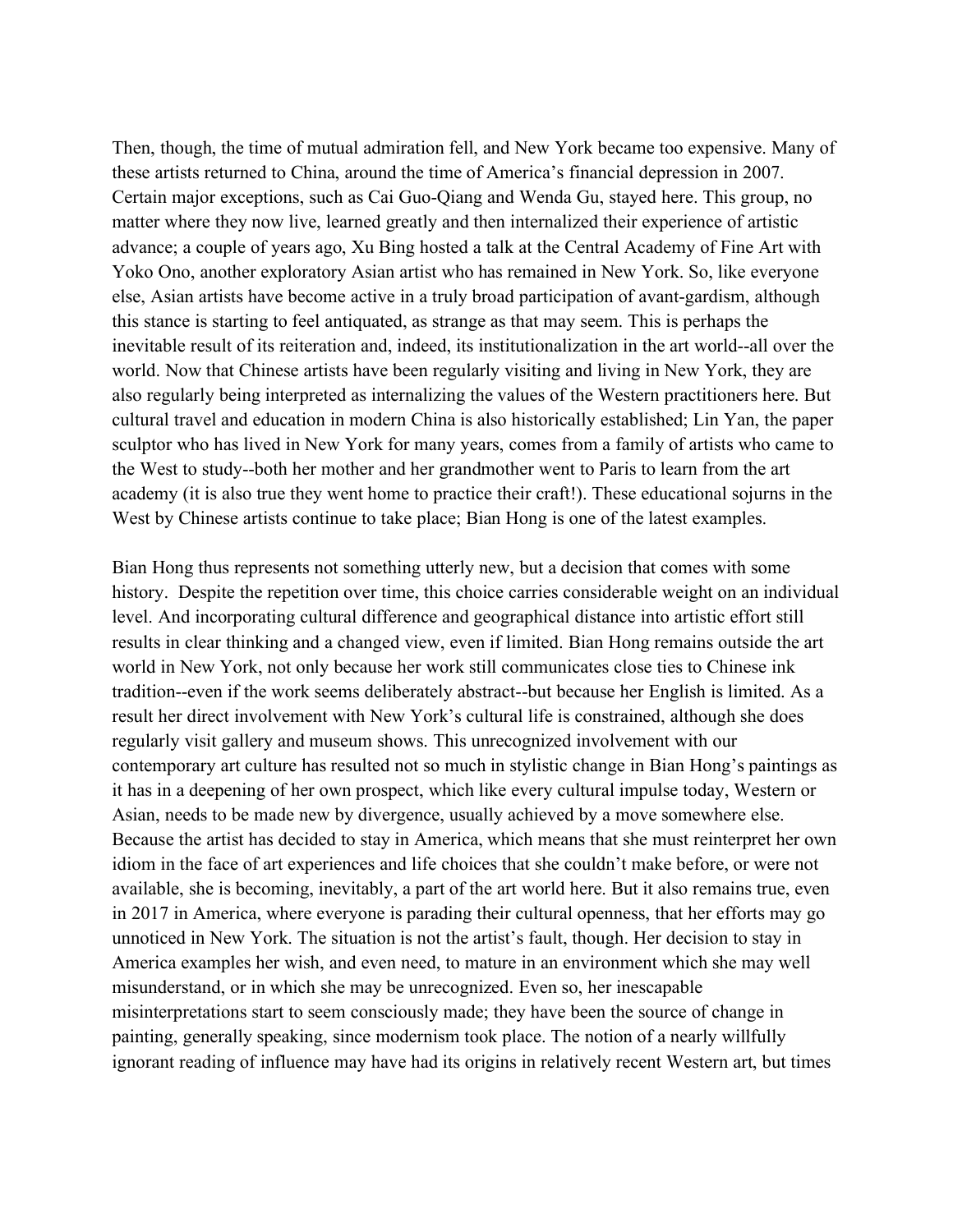have changed, and now the option--and it has become a deliberate choice, rather than something new and original--is open to artists from all over the world.

The availability of settling down elsewhere, at present widely available, has brought about a world art culture. It is often hard, very hard, to tell the backgrounds of artists now. But that is not necessarily a good thing; specificity and strength arising from *internal* change have been the engines of artistic development, at least before now. In painting, somehow, national characteristics may persist, although they may not be prominent in any way. Bian Hong, even when we acknowledge the abstraction of her art, *feels* Chinese--whatever that means! It is something very difficult put a finger on. There must be ways of particularizing the decisions gone into the making of a style, especially in a broad cultural sense, although succeeding at doing so must also be very hard. Certainly, the Chinese understood abstraction in painting dynasties ago, even though they were painting nature with high realism. Insights in art are discovered and lost and discovered again, although in contemporary art, when most everything seems to have been previously found, it feels almost as if it is impossible to go forward. Indeed, the impossibility to originate something genuinely new as a group or movement seems final, although individual artists can work within historical paradigms in ways that show considerable integrity, grit, and tenacity of purpose. Bian Hong clearly demonstrates these qualities in her work. But she cannot escape the essentially historical dimension of her creativity--not even when she has courageously decided to exile herself from her own country and, to some extent, her culture. Despite the high intentions of her choice, she cannot evade her background anymore than we can evade ours, although both Bian Hong and artists in the West artists may try as hard as they can.

In Bian Hong's case, the painterly consequences of her move have not resulted in a complete redetermination of her style. The complete abstraction of her calligraphy is evident in works dating to more than a decade ago. The "New Calligraphy" series consists of these abstractions, which are brought about by pen and ink and a calligraphic stroke but bear little resemblance to an actual character or group of them. Deliberate abstraction in Chinese art is a relatively new development; it looks like Zao Wou-Ki ushered in this awareness as a painter working in Paris. But his paintings come closer to Western abstract painting, whereas Bian Hong, and those of us who write about her, are correct to see her efforts as a continuation of Chinese mind. It may be that further developments by the artist, occurring in the cultural openness of New York, will move her increasingly in the direction of Western abstraction. At the same time, we need to be hesitant in this opinion because the Chinese tradition of calligraphy is already established over more than the course of hundreds, even thousands, of years, and can bear up under the pressure of a geographical move such as Bian Hong's. Art tends to be fully understood only a couple of generations after it has been made; moreover, it is important to respect the differences of the culture from which it originates. At the same time, though, maybe Bian Hong's calligraphy tries to bring about a merger. This is more or less impossibly hard, but, again, it has been tried before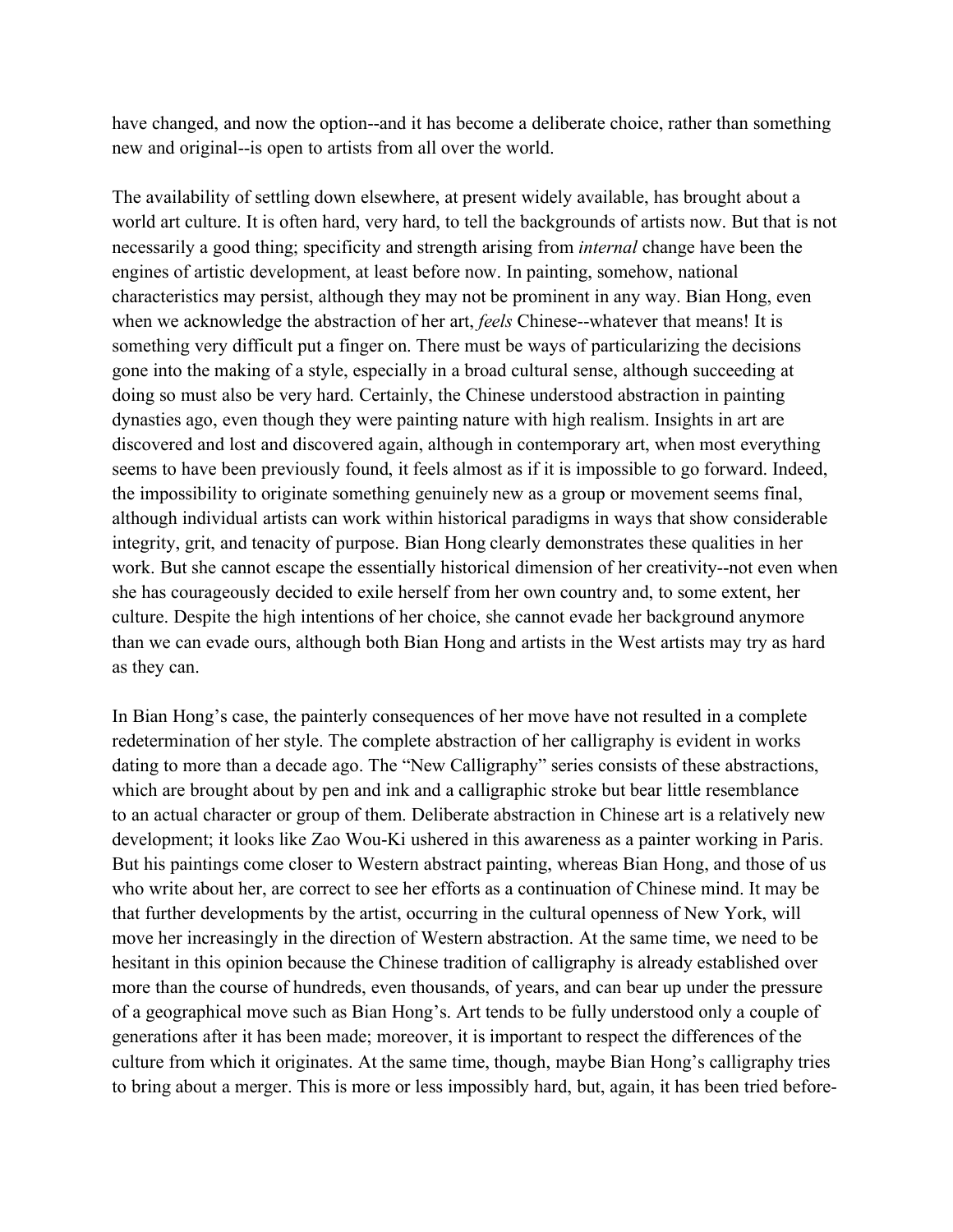-for example, in the paintings of veteran New York painter Pat Steir, we find stylistic similarities in Chinese art that agree with her sense of Western nonobjective painting. The question remains, however, whether such open influence is true appreciation or merely borrowing.

Currently, we tend to call such influences appropriation when they are assumed by an artist from a dominant, historically colonizing culture. But in Bian Hong's case, the reverse is occurring- although by someone who is coming from a great imperial culture of her own! So maybe the borrowing on her part can actually be seen as an equal exchange. In a 90-centimeter-square example taken from "New Calligraphy," produced in 2005, we see what at first looks like a completely nonobjective work done in black ink. But then, looking more closely, Bian Hong's viewer finds traces or parts of characters. The tension between the floating field of dark brushstrokes and the more particular elements of the partial characters results in a painting of remarkable interest, particularly for the (Western) viewer who cannot make sense of the characters, whether or not they are legible as Chinese. By basing her art on the legacy of visual and literary cohesion in calligraphy, Bian Hong draws our attention to the past, even it is also true that Chinese calligraphic painting has, over the course of its history, sometimes been notably free--to the point of abstraction. But she also, at the same time, suggests that literary meaning is possible in her art. Thus, the work presents a conundrum that links its esthetic power to reading, as it would inevitably in Chinese calligraphic painting. But for those of us who cannot read Chinese, abstraction dominates from the start. This is interesting for a cultural writer from the West because it yet again renders an Asian artist "inscrutable," to use the prejudicial term.

In fact, the term can be immediately discarded. Bian Hong's art takes place within a wellestablished, recent spectrum of Chinese visual play with meaning or its lack in the use of characters--the unreadable writing in *Book from the Sky* shows that very well, and that work is now almost thirty years old. Therefore, it can be said that a short, but real, continuum exists for this kind of calligraphic play in contemporary Chinese art. But, additionally, any reading of this painting that veers toward the question "How Chinese is it?" repeats the Western mistake of turning this brief legacy into a discussion of innate Chinese traits rather than looking at it as a series of decisions made by contemporary artists who were trying to innovate. All artists do this, from all over the world, but the history of Chinese calligraphy is sufficiently rich to allow for an ongoing, present and future, examination of its *own* origins and achievements as art. Given the muddle we are currently in with regard to painting, it makes sense to read current efforts as the reasoning of artists who look across cultures and time. But, it is fair to ask, wouldn't that destabilize rather than give a base to exploration? It is hard to say. Classicism no longer remains classicism when it is required to pay tribute to work outside its own achievement, and while Bian Hong's version of classicism indicates a fond regard for past accomplishments, it cannot only be that if it is to survive as contemporary art. She, like everyone else, has to make it new.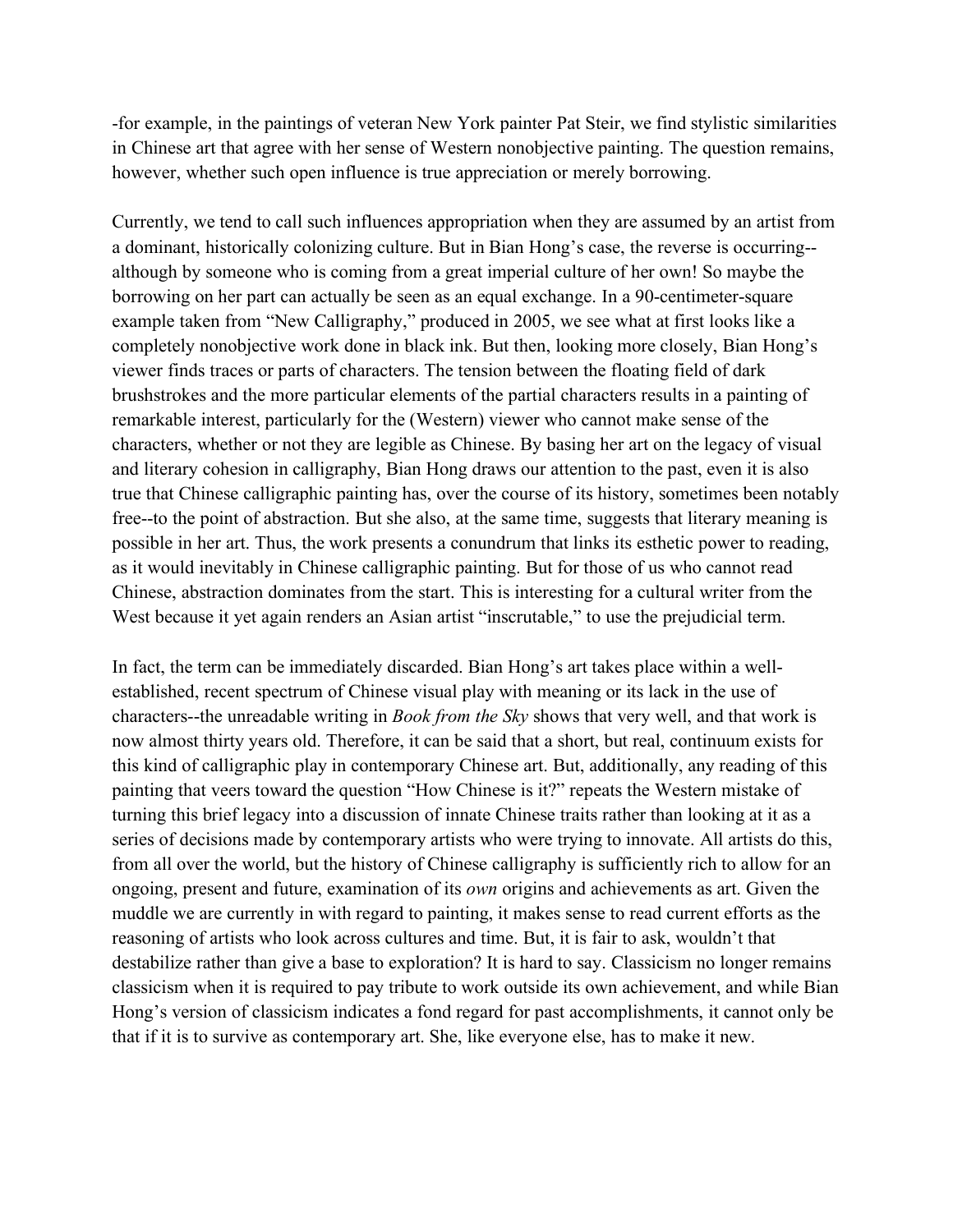Another work by Bian Hong, also from 2005, is formally an abstract scroll, 178 by 48 centimeters. It might be too much to see the painting as abstract narrative, but the imagery does change as the scroll descends, moving from dense blots of ink against a dark background to a lighter middle and then back to the darker environment punctuated by black splashes. The painting--and this work is more a painting than a calligraphic piece--cannot be subsumed within a Western tradition. In 2005, Bian Hong was still in China, living with her family a bit outside of Beijing. Her references were most closely Chinese, although surely she had access to the Western art of the moment. In this example, we find her exploring the innate properties, physical and metaphysical, of her own background. The triple changes in style and atmosphere echo but do not imitate the changes in geography and people that are seen in traditional, horizontal scrolls. The small splotches we encounter look rather like nerve cells in an open field, while the middle portion has the feeling, if we were to jump to another culture, of something that the minimalist artist Agnes Martin might have painted. This leap across cultural divides by now feels more than slightly tread-worn, but both the method and the meaning of much art now being done face the same problem when the work of another culture is being borrowed. Bian Hong's integrity can actually be found in her *resistance* to change even as she effects it, although, unlike her recent move to the States, this hardly feels like conscious choice. How does one resist an imposition in style, experienced by the outsider artist who is researching something different from herself? One's affiliations and nature inevitably surface, especially if the first culture the artist belongs to is esthetically as strong as Bian Hong's China.

If it is true that contemporary art is as much a portrayal of conception as it is a demonstration of technical mastery, what happens when an artist sides with skill? Bian Hong's art is obviously skilled, the result of years of practice. But the paintings she makes also present the consequences of intellectual decisions, even if they are not arrived at in complete awareness. It looks like today it is necessary to work, at least partially, within a conceptual framework--the length of cultural history leaves us no choice. So Bian Hong looks very much like a contemporary practitioner in her *decision* to work abstractly. In the West we may rely too much on theory, preferring intellectual purpose over actual expression. But an idea only goes so far. The history of contemporary art has already shown us the limits of an approach keyed only to thought--now that the movement has is over, conceptual art is beginning to look arid. And this, then, is why painting will not go away. If, in New York, painting culture is renewed by someone on the margins or outside its boundaries, we can only congratulate that person for his or her contribution to a painting culture that has become burdened by the repetition of its own cognizance. And given the weight of past achievements. Bian Hong's paintings may not *belong*  to us, but they do add to the spectrum of what is now taking place. It is the result of an acceptance here to include people from other cultures, as well as the decision of people from other places to reside in a city like New York, where traditions vie freely.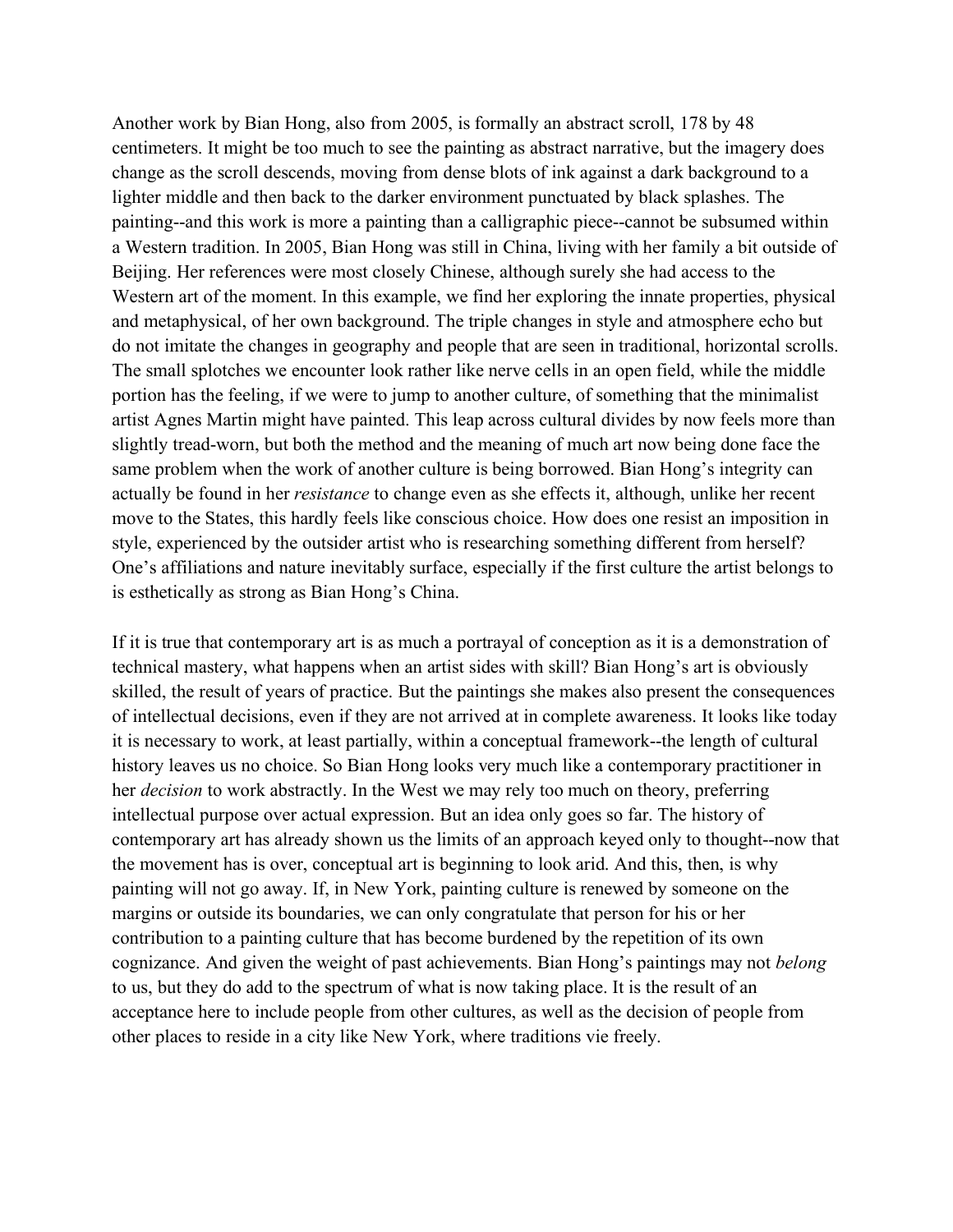The danger is that even such openness may eventually become a cliche. And this may well have happened in a general sense. With the internationalization of an art language, art has lost its specificity, which likely results in a qualitative loss of expressiveness. No movements seem to be arriving on the horizon. Instead we have the single practices of artists like Bian Hong, which we can even describe as virtuous, given the courage she has displayed in rearranging her life. In a more recent painting, Bian Hong has demonstrably contemporized her references with a triptych of three canvases, horizontally arranged, that in each case include a photograph of Andy Warhol, showing his face half in darkness, half in light, with his hand to his mouth. His image occurs in the middle right of each painting and is framed by a horizontal Ushape of painterly activity, which is to our eyes utterly abstract (traces of characters may be suggested). The stroke marks feel a bit brushier than usual in Biang Hong's art, a bit more open in their references to New York lyric abstraction. The middle black painting is flanked on either side by paintings whose black strokes occur on a light lavender ground. The Warhol photograph occurs in black and white. Here we see Bian Hong demonstrating her awareness of relatively recent developments in Western painting--the slightly altered changes found in serial repetition, her paintings' open homage to the artist who permanently redirected contemporary art toward fun and cultural democracy. For this writer, the junction is strange but inevitable; we recognize the pervasiveness of a pop painting culture in Asia (especially Japan). Bian Hong can only bow to the situation she has taken on, but it is also true that she refuses to give up the style of her original idiom. This is cooptation and resistance occurring in the same moment. It must feel to the artist like the only means of approaching the cultural differences she is experiencing in her life in New York.

In Bian Hong's most recent efforts, she is painting abstract, ribbon-like lines on a black field. The overall shape of these paintings is circular and small. The curling ribbons look like they are slightly abstracted versions of ribbons found in paintings in the caves of Dunhuang, the extraordinary sites of Buddhist art in China's northwest. Thus, it again appears that Bian Hong is stating her painterly allegiances, which will eventually stand as demonstrations of cultural pride. More than a few Chinese artists have rediscovered their heritage *because* they moved here: what is antiquated and dull in one's home takes on new interest far away. The artistic impress of such a discovery is nothing new, either in the West or Asia--long, long ago, Dunghuang was a stop on the Silk Road, a trade route roughly connecting the West and the East. We keep on re-finding cultures as if we were the first! This is of course untrue, but contemporary art rejects the accumulations and findings of history in favor of a new myth: an egotistical sublime based on what is actually a *proprietary* recognition of difference, cultural but heavily politicized. Again, we are mistaken, but it doesn't matter--artists need inspiration as always. China may have too much history, while New York may not have enough. Misunderstandings, conscious or not, may result from the exchange, but the exchange has become equal, in the sense that a Chinese artist like Bian Hong is referring to *her* past and not ours (we remember that Zhang Huan started out brilliantly in Beijing with performance art based on hearing such work being done here, shifting